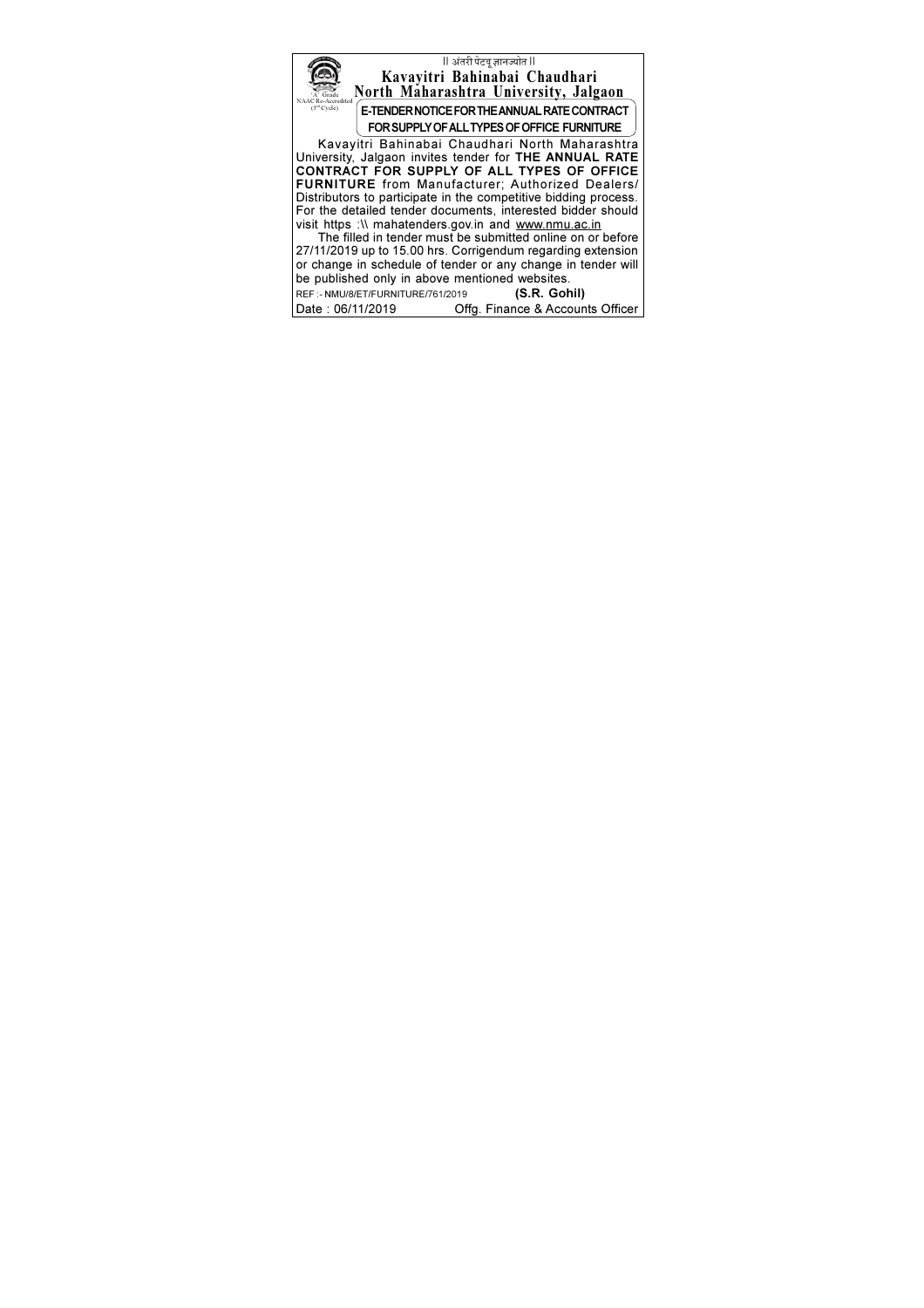|| अंतरी पेटव ज्ञानज्योत ||



#### 'A' Grade NAAC Re-Accredied (3rd Cycle) **KAVAYITRI BAHINABAI CHAUDHARI NORTH MAHARASHTRA UNIVERSITY, JALGAON**

#### POST BOX NO.80, UMAVINAGAR,

JALGAON- 425 001

Tel.No. (0257) 2257236 & 237

Fax No. (0257) 2258406

# **E-TENDER DOCUMENTS FOR THE ANNUAL**

# **RATE CONTRACT FOR**

# **SUPPLY OF ALL TYPES**

# **OF OFFICE FURNITURE**

### REF :- **NMU/8/ET/FURNITURE/ 761/2019**

## **FOR MORE DETAILS VISIT THE PORTAL OF**

 **https://mahatenders.gov.in / www.nmu.ac.in** 

Total Pages 01 to 15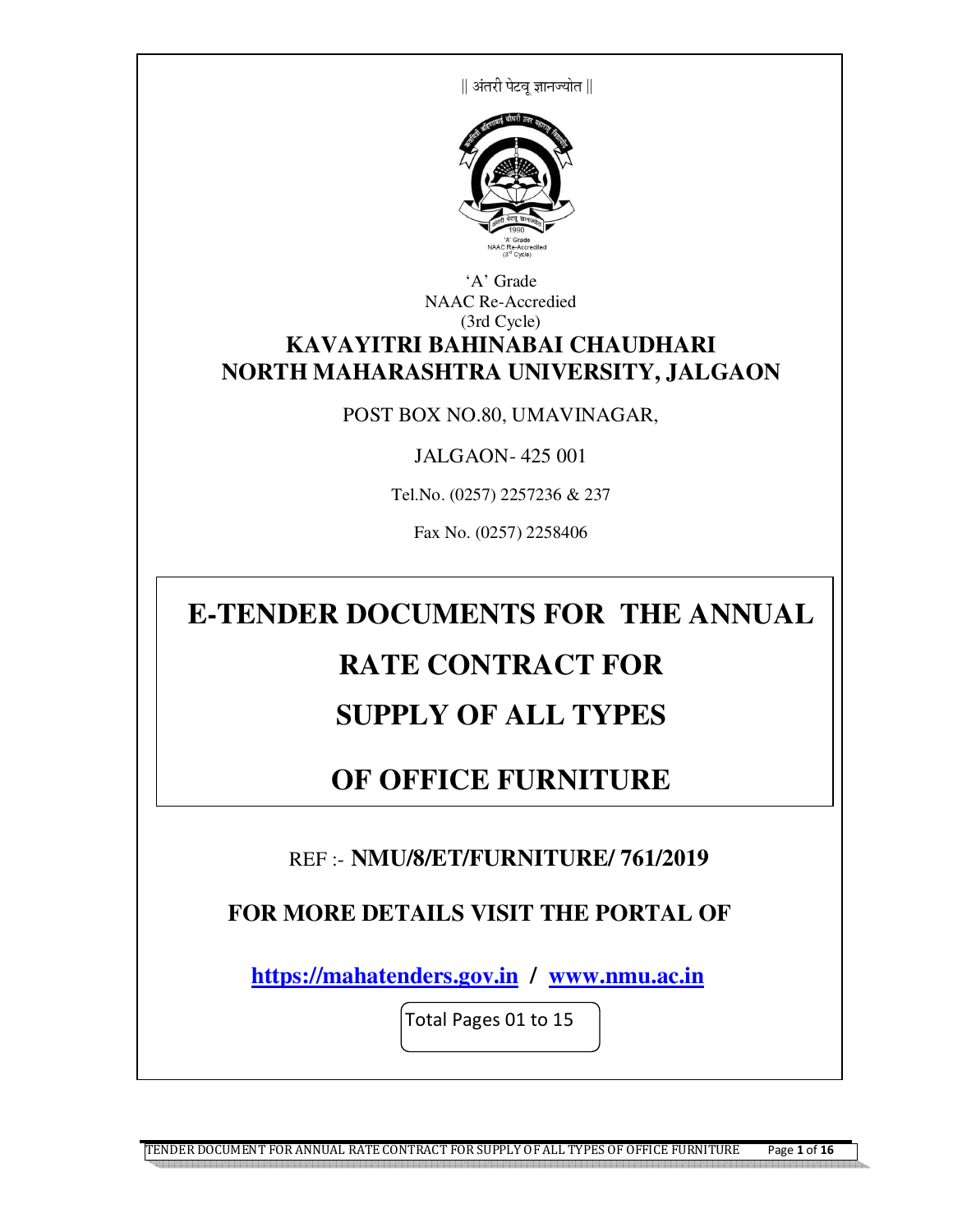

# **E-TENDER DOCUMENTS FOR THE ANNUAL RATE CONTRACT FOR SUPPLY OF ALL TYPES OF OFFICE FURNITURE**

| Sr.No. | <b>Details of Contents</b>                                                                | Page No. |
|--------|-------------------------------------------------------------------------------------------|----------|
| 01     | <b>Tender Schedule</b>                                                                    | 03       |
| 02     | <b>E-Tender Notice</b>                                                                    | 04       |
| 03     | Instruction for filling of Tender                                                         | 05 TO 06 |
| 04     | General Terms and Conditions of the tender                                                | 07 TO 10 |
| 05     | Information of the bidder (Annexure-A)                                                    | 11       |
| 06     | Certificate of Annual Turn Over (Annexure-B)                                              | 12       |
| 06     | Manufacturer Authorization letter (Annexure-C)                                            | 13       |
| 07     | Declaration regarding blacklisting / debarring<br>from taking Part in tender (Annexure-D) | 14       |
| 08     | Bidder's Declaration (Annexure-E)                                                         | 15       |
| 09     | Details of Stores to be covered under Rate<br>Contract (Annexure-F)                       | 16       |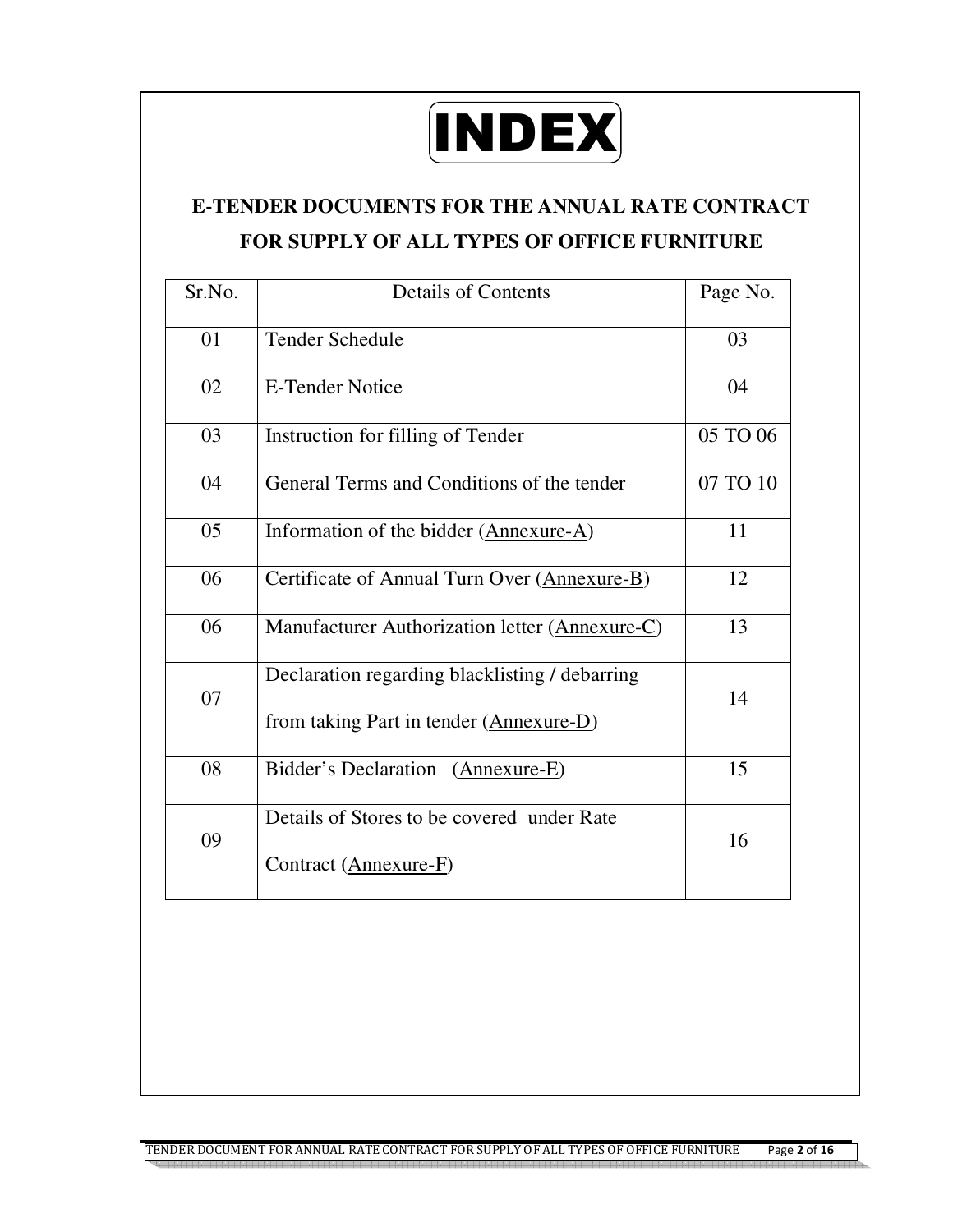## **Tender Schedule and Contact details**

| Sr.No. | Key Days of the tender       | Start date & time |            | End date and time |
|--------|------------------------------|-------------------|------------|-------------------|
| 01     | <b>Tender Release</b>        | 06/11/2019        | 17.30 hrs. |                   |
|        |                              |                   |            |                   |
| 02     | Tender<br>Documents          | 07/11/2019        | 10.00 hrs. | 27/11/2019        |
|        | Downloading                  |                   |            | 12.00 hrs.        |
| 03     | <b>Online Submission</b>     | 07/11/2019        | 10.00 hrs. | 27/11/2019        |
|        |                              |                   |            | 15.00 hrs.        |
| 04     | <b>Technical Bid Opening</b> | 30/11/2019        | 16.00 hrs. |                   |
|        |                              | (If possible)     |            |                   |

## Contact below if any query

| Sr.No. | Name of the Contract Person                                                                       | Mobile No.        |
|--------|---------------------------------------------------------------------------------------------------|-------------------|
| 01     | Sumit Katkar.                                                                                     | 7745827385        |
|        | For any Information / difficulty<br>Regarding online submission of tender                         | 7843024910        |
| 02     | Technical Query:<br>Shri R.I.Patil, University Dy. Engineer,<br>KBCNMU, Jalgaon.                  | 0257-2257258      |
| 03     | Tender Enquiry (Finance Dept.)<br>Shri R.A.Patil, Asst.Section Officer,<br><b>Purchase Office</b> | 0257-2257236, 237 |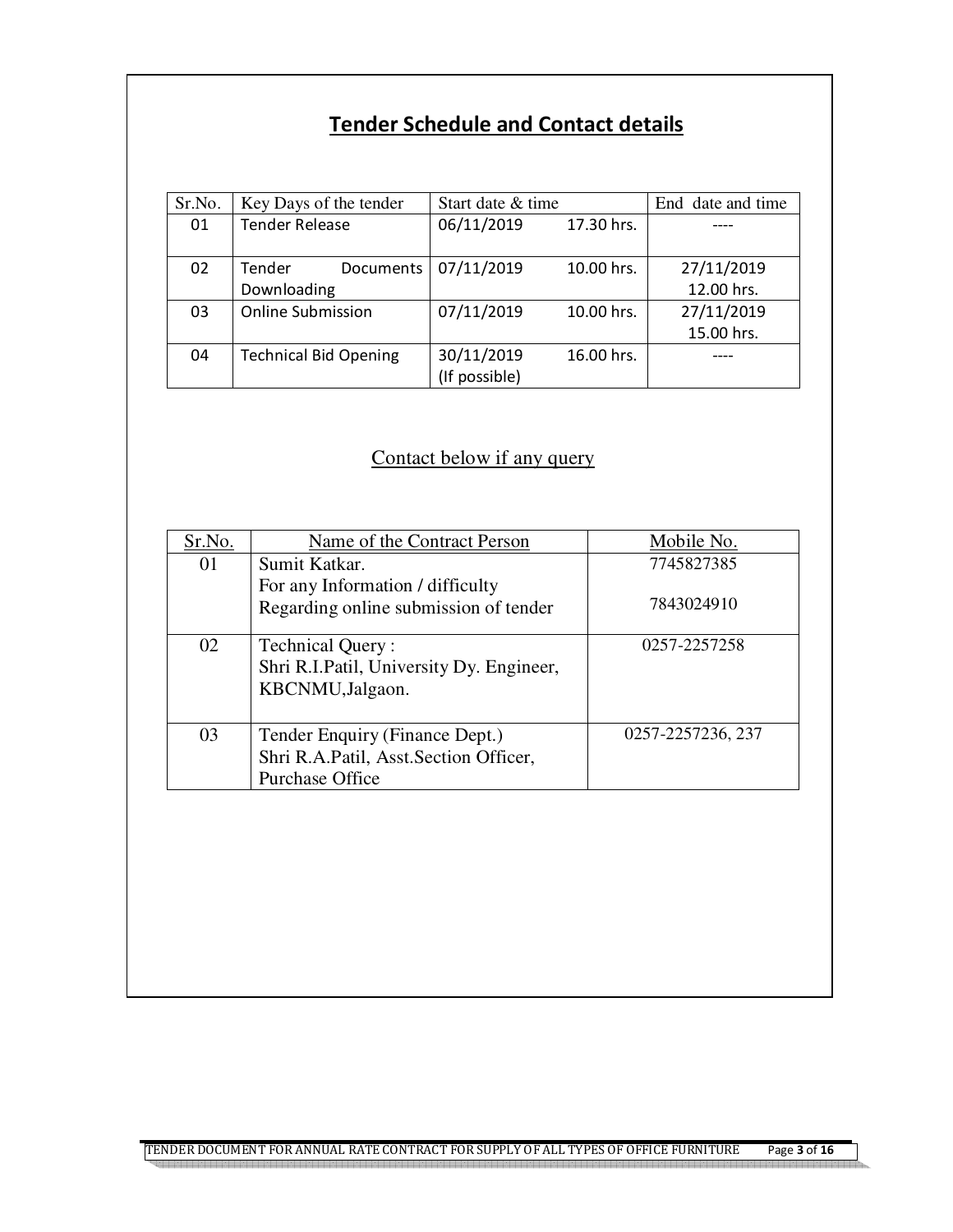|| अंतरी पेटव ज्ञानज्योत ||



### **'A' Grade NAAC Re-Accredied (3rd Cycle) KAVAYITRI BAHINABAI CHAUDHARI NORTH MAHARASHTRA UNIVERSITY, JALGAON**

## **E-TENDER NOTICE FOR THE ANNUAL RATE CONTRACT FOR SUPPLY OF ALL TYPES OF OFFICE FURNITURE**

 Kavayitri Bahinabai Chaudhari North Maharashtra University, Jalgaon invites tender for THE ANNUAL RATE CONTRACT FOR SUPPLY OF ALL TYPES OF OFFICE FURNITURE from Manufacturer; Authorized Dealers/ Distributors to participate in the competitive bidding process. For the detailed tender documents, interested bidder should visit https :\\ mahatenders.gov.in and www.nmu.ac.in

 The filled in tender must be submitted online on or before **27/11/2019 up to 15.00** hrs. Corrigendum regarding extension or change in schedule of tender or any change in tender will be published only in above mentioned websites.

REF: - KBCNMU/8/ET/FURNITURE/761/2019 Date: 06/11/2019

> **(S. R. Gohil) Offg.Finance and Accounts Officer**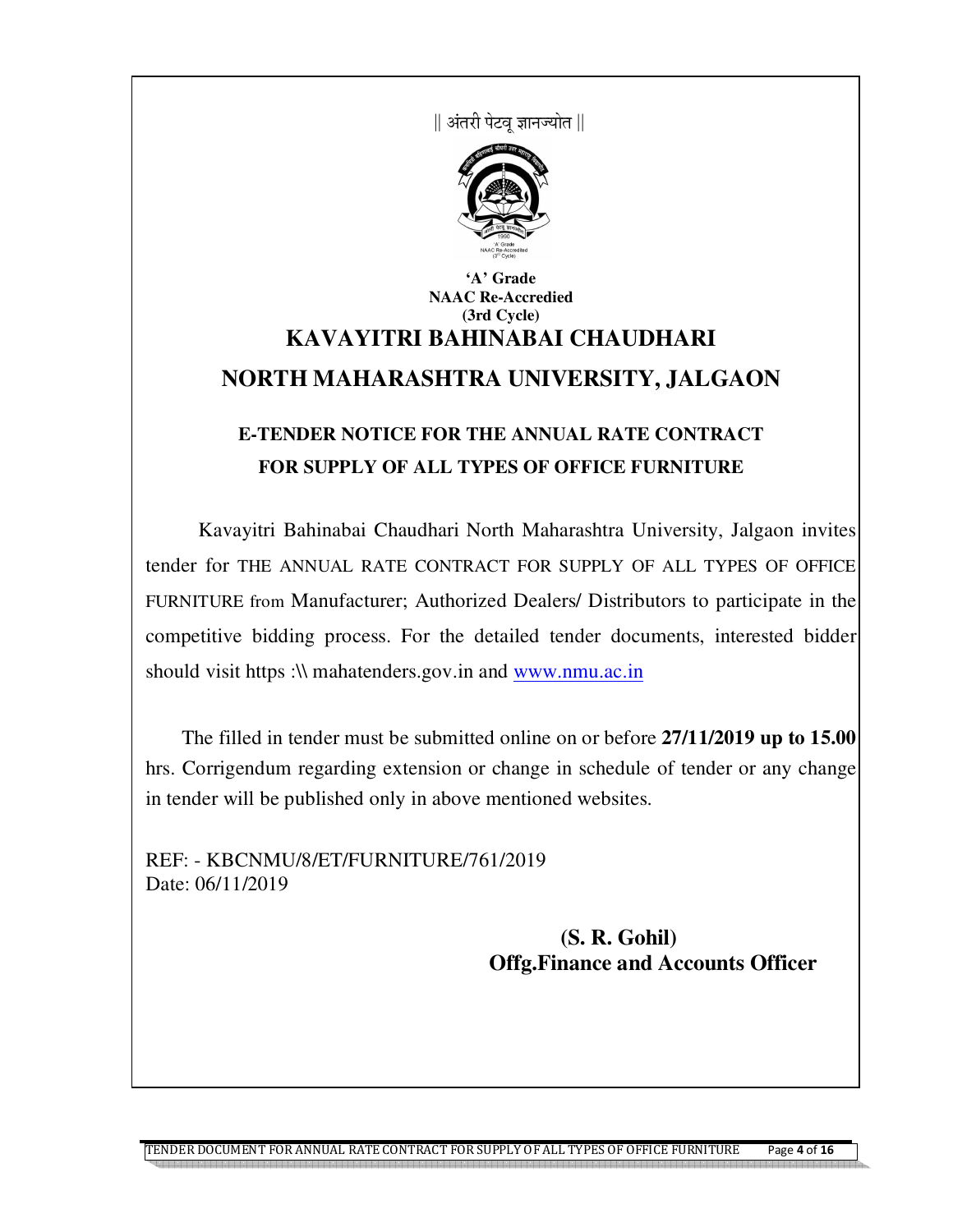## **Instructions for filling of E-Tender**

 The Finance and Accounts Officers, Kavayitri Bahinabai Chaudhari North Maharashtra University, Jalgaon invites E-Tender for THE ANNUAL RATE CONTRACT FOR SUPPLY OF ALL TYPES OF OFFICE FURNITURE from Manufacturers, Authorized Dealers/ Distributors. The details in this regard are given below.

- 1. Procedure to submit the tender: All eligible/ interested tenderer are required to be enrolled on portal https:\\mahatenders.gov.in before downloading tender documents and participate in e-tendering The vendors should submit online tender in two bid system i.e. Technical Bid and Commercial/ Financial Bid. (BOQ)
- 2. Technical Bid : The technical bid shall contain the following documents. The Bidder must Scan the documents and upload all these documents online with first page in technical bid Compulsorily. All the documents must be valid and self-attested by bidder Non-submission of following requested documents may lead to rejection of offers.

| Sr.No.                                            | <b>Name of Document</b>                                                                                                                                         |  |  |
|---------------------------------------------------|-----------------------------------------------------------------------------------------------------------------------------------------------------------------|--|--|
| $\mathbf I$                                       | Information of the bidder as per <b>Annexure</b> - A.                                                                                                           |  |  |
|                                                   | (The same should be submitted on letter head of bidder)                                                                                                         |  |  |
| $\mathbf{I}$                                      | Certificate of incorporation of company issued under the company act or by any other                                                                            |  |  |
|                                                   | competent authority in case of proprietary / partnership firm etc.                                                                                              |  |  |
| III                                               | Copy of GST Registration certificate                                                                                                                            |  |  |
| IV                                                | Copy of PAN card                                                                                                                                                |  |  |
| $\ensuremath{\mathbf{V}}$                         | Copies of Income tax returns filed during last three financial years.(2016-17, 2017-18,<br>2018-19)                                                             |  |  |
| VI                                                | Copies of SSI/MSME/NSIC registration certificate. In case of Exemption in payment of<br>Tender Fees/EMD is claimed. The related G.R./ circular must be uploaded |  |  |
| $\ensuremath{\mathsf{V}}\ensuremath{\mathsf{II}}$ | Proof of annual turnover for the last three financial year as per Annexure- B                                                                                   |  |  |
| <b>VIII</b>                                       | List of clients to whom the office furniture's supplied to various Government, Semi                                                                             |  |  |
|                                                   | Government, Autonomous Bodies, Corporation, Universities etc. mentioning the name,                                                                              |  |  |
|                                                   | contact person, address, Landline no's/Mobile no's etc. Copies of recent and major supply                                                                       |  |  |
|                                                   | of purchase order should be uploaded. (Please refer condition no 05 given on page no. 07)                                                                       |  |  |
| IX                                                | Authorization letter from OEM in case of bidder is authorized Dealer/ Distributors of                                                                           |  |  |
|                                                   | OEM. as per <b>Annexure -C</b>                                                                                                                                  |  |  |
| X                                                 | ISO/ISI certification of the OEM/(s)for the product offered in the BID provided.(ISO<br>9001:2008, ISO 14001: 2004, OHSAS 18001:2007)                           |  |  |
| XI                                                | An affidavit that the bidder has never been black listed by any government department /                                                                         |  |  |
|                                                   | government under taking /any other agency as per <b>Annexure-D</b>                                                                                              |  |  |
| XII                                               | Bidder's Declaration on letter head as per Annexure-E                                                                                                           |  |  |
| <b>XIII</b>                                       | Details of stores to be covered under Rate contracts- Annexure-F                                                                                                |  |  |
| XIV                                               | Receipts of payment Cost of tender and earnest money deposit paid through Internet<br>Banking                                                                   |  |  |
| XV                                                | Audited balance sheet $\&$ profit $\&$ Loss account of the company / firm duly audited by                                                                       |  |  |
|                                                   | Chartered Accountant for last there financial years. (2016-17, 2017-18, 2018-19)                                                                                |  |  |
| XVI                                               | Certificates for after Sale Service and support for minimum 10 years                                                                                            |  |  |
| <b>XVII</b>                                       | Full set of tender documents with seal and signature of bidder or his authorized                                                                                |  |  |
|                                                   | representative on each page of the tender.                                                                                                                      |  |  |
|                                                   |                                                                                                                                                                 |  |  |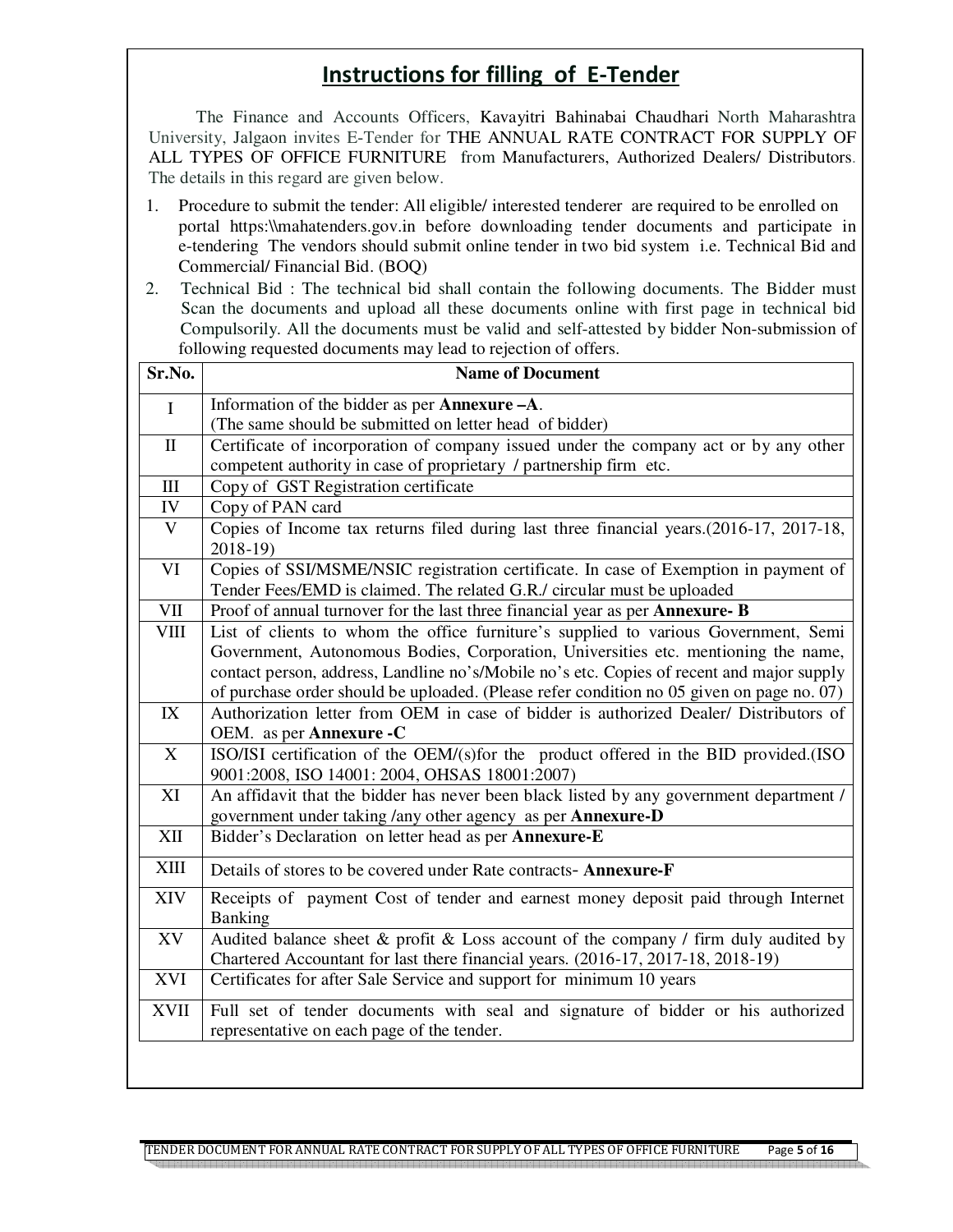| XVIII | Copy of BIFMA member ship certificate. Bidders should provide the documentary proof  |
|-------|--------------------------------------------------------------------------------------|
|       | of their QAP (Quality Assurance Plan) such as testing of main raw material as per IS |
|       | Standard in a NABL approved laboratory.                                              |
| XIX . | BIFMA member bidder should enclose test certificate of at least two products as per  |
|       | <b>ANSI BIFMA Standard.</b>                                                          |
| XX.   | Printed product catlogue and product specifications.                                 |
|       |                                                                                      |
| XI    | Printed Price List of all product applicable on date of submission of tender.        |
|       |                                                                                      |

Note :-

- 3. If the bidder is authorized dealer/distributor of manufacturer, then he has to submit the documents of O.E.M. for e.g. Price List, BIFMA and other certificates etc.
- 4. Hard Copies of Printed Product Catlougeand Price List may be submitted to Finance Deptt. Of K.B.C.N.M.U.Jalgaon. However the same should be submitted before last date of submission of tender.
- 5. Financial Bid: The tendering authority will first open the Technical Bid documents of all bidders and after scrutinizing these documents will shortlist the Bidders who are eligible for Financial Bidding process. Otherwise the tender may be disqualified. Financial bid should be submitted online by vendor in the form of BOQ excel sheet given over www. mahatender.gov.in, the supplier shall fill up the column of rate per quantity offered by him.
- 6. Bidder should have valid Digital Signature Certificate (DSC) obtained from any Certifying Authorities.
- 7. The Technical and Financial bid shall be submitted online as per the schedule.
- 8. University has the right to award the rate contract to more than one vendor/firms on the basis of reputation of the brand name quoted by the bidder. Before this bidders may be invited for discussion in University, if needed/required.
- 9. The Bidders are strictly advised to follow the dates and times allocated to each stage. As indicated in the time schedule. All the online activities are time tracked and the Electronic Tendering System enforces time-locks that ensure that no activity or transaction can take place outside the Start and End Dates and Time of the Stage as defined in the tender schedule. At the sole discretion of the Tender Authority, the time schedule of the Tender stages may be extended.
- 10. Rate of discount on printed price list of the manufacturer should be quoted in Schedule (BOQ). More over the rate should not be quoted anywhere else in the tender booklet as well as in the blank pages.
- 11. The university reserves the right to decide whether to open or not open the commercial Bid of the supplier bidder and no objection of any supplier bidder shall be entertained on any ground what so ever it may be regarding this.
- 12. No Bid shall be accepted without payment by online earnest money deposit and cost of Tender. This condition is not applicable, if exemption is claimed on the basis of cerficates provided as mentioned in the tender.
- 13. The University is not bound accept lowest tenders. The University will enter into rate contract considering the quality of furniture having brand name and trade mark registration like Godrej, Khira, Chandan, Jalaram, The University reserves the right to accept/cancel any or all tenders without assigning any reasons thereof.

### **Offg.Finance and Accounts officer**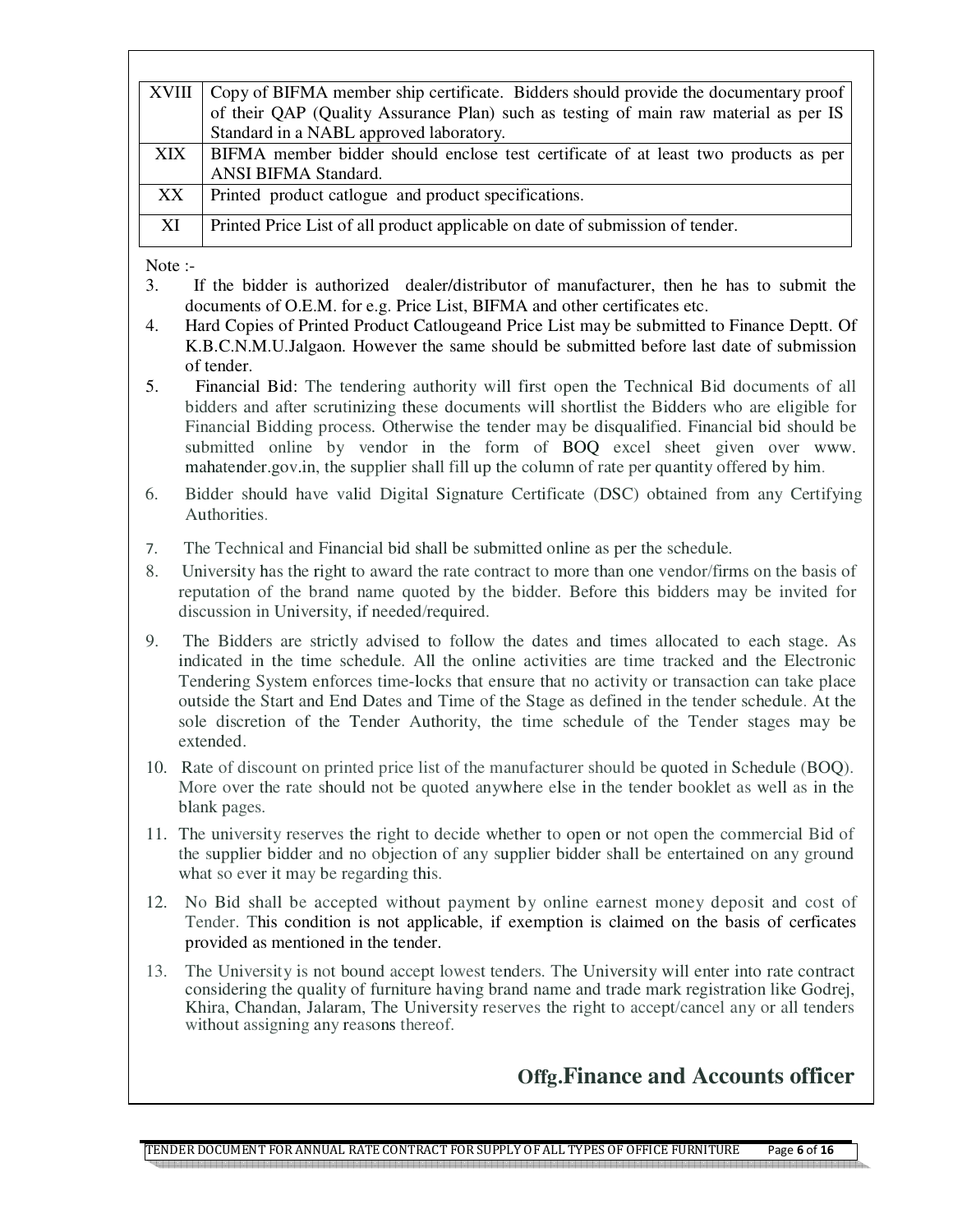## **-: General Technical Terms and Conditions of the tender :-**

- **1)** The bidder should be preferably the O.E.M. (Original Equipment Manufacturer) of premium quality furniture having trade mark registered brand like Godrej, Jalaram, Khira, Chandan.
- 2) If the order is executed through authorized dealer, they should submit copy of OEM's latest warranty certificate along with endorsed delivery challan to ensure that products supplied are originally from the quoted brand.
- 3) The brand quoted by the bidder should have national level presence having offices/dealer network to provide timely pre or after sales service within 48 hrs.
- 4) Annual manufacturing turnover of the bidder should be more than Rs.10 crores (not trading turn over) for the last three financial year.
- 5) Bidder should have executed at least 2 single purchase orders worth not less than Rs. 1 Cr. to Govt. institutional/corporate customers for last five years and attested order copies and work completion certificates should be attached along with the tender towards proof of the capacity and past credentials.
- 6) The purchaser/committee will be visiting the manufacturing facility of the bidder (In case the tender is submitted by the authorised dealer or distributor the bidder will arrange the visit to manufacturer plant for which he has submitted the tender) before finalizing the rate contract. The University may also depute the concerned person for pre dispatch inspection (PDI). Therefore the bidder should be the original manufacturer and should agree to demonstrate their following production facilities.
	- (a) CNC machines for high precision punching and bending for manufacturing process.
	- (b) 10 tank anti-rust treatment plant with R.O. water plant, confirming to IS-3618 (1996) and IS-6005 (1998) to ensure at least B grade Phosphating before final finish.
	- (c) Conveyorised powder coating plant and high capacity baking oven (min 210  $\mathbb{C}^{\circ}$ ) to ensure timely delivery of bulk orders.
- 7) Finishing of the steel parts of products. Should be finished in eco-friendly and fire retardant epoxy-polyester powder. Relevant fire retardant test certificate through powder supplier issued by Govt. approved laboratory is to be enclosed.
- 8) Liquid/Enamel paint finished products are not acceptable for in house furniture, in view of safety standards of BIFMA on environment pollution, flammable nature of liquid paint, its emission level as well as hazardous nature.
- 9) a) The bidder should have valid Integrated Management System [IMS] for quality and environment such as ISO 9001, 14001, 18001 & valid copy of certificates should be enclosed
	- b) The ISO certified bidder should provide the documentary proof of their QAP (Quality assurance plan) as well as testing of main raw material certificates as per ISO standard in a NABL approved laboratory as envisaged in their quality management system (QMS).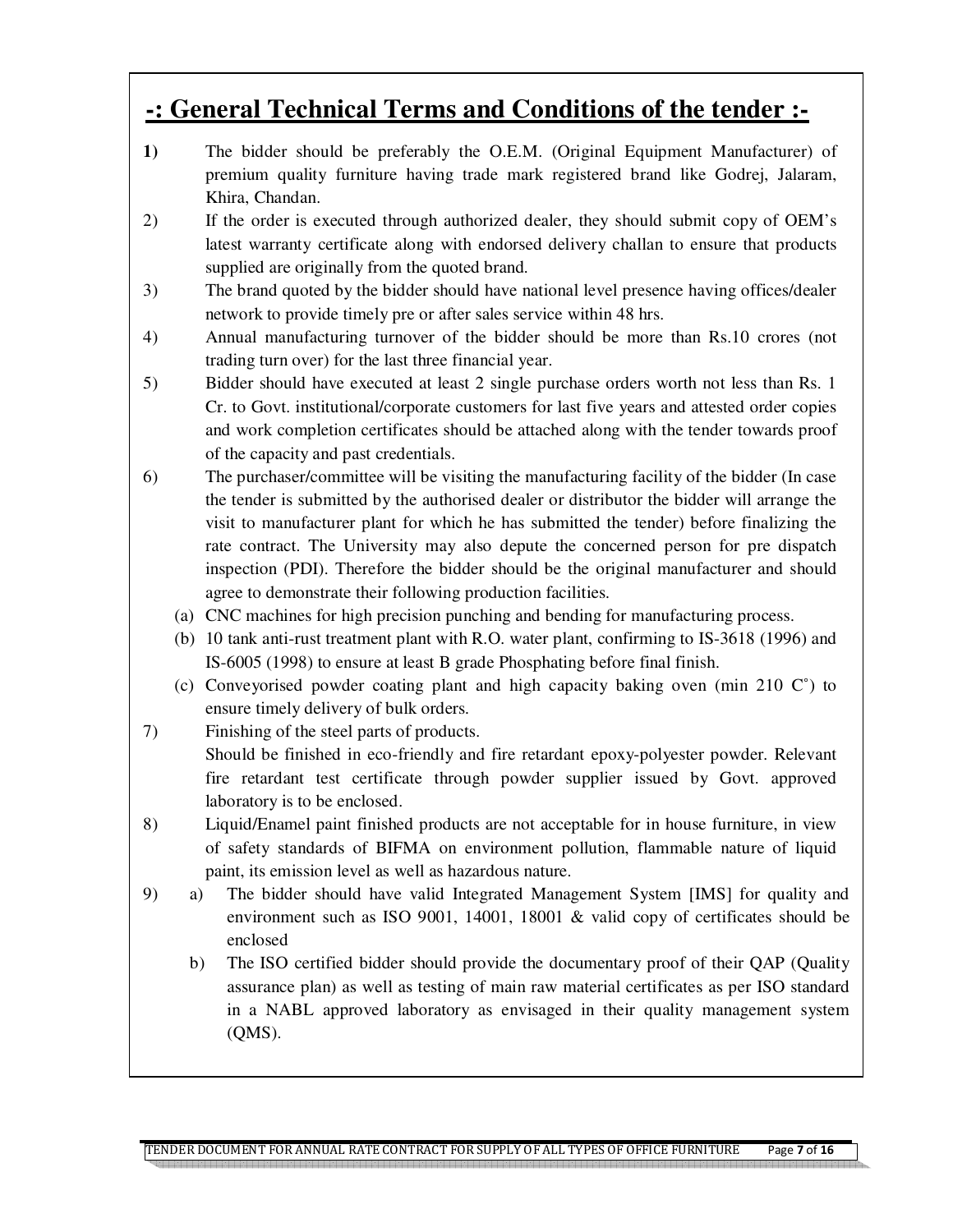- 10) The bidder should be a member of BIFMA International, Michigan (USA) and IGBC (Indian Green Building Council). BIFMA member bidder should enclose test certificates of at least two products of their own manufacturing as per ANSI /BIFMA standard.
- 11) The bidder should have their own product catalogue and product specification of the item quoted and same should be available in their website.
- 12) Bidder are compulsory required to submit all documents online as mentioned in Annexure-A If bidder fails to do so the financial bid of such bidder will not be considered/opened.
- 13) Earnest Money Deposit & Cost of Tender: Vendors are required to pay Rs.13,000/-(Rs. Thirteen Thousand only) and Rs.1,30,000/-(Rs. One Lac Thirty thousand only) towards Tender Fee and EMD respectively through Net banking.
- 14) Security Deposit: The successful tenderer is given shall be required to deposit an amount Rs. 1,20,000/- (Rs. One Lack Twenty Thousand only) as security deposit within 7 days from the date of award of contract. The security deposit will not carry any interest which shall be refunded after completion of ARC Period. If the bidder fails to keep the security deposit,the University with holds the total authority for the necessary action to be taken.

Cancellation of Rate Contract : University reserves the right to cancel the Rate Contract in case tenderer fails to supply of furniture as per purchase order within the stipulated time given in the purchase order.

If due to the above mentioned reason ARC/Purchase order is canceled, earnest money/security deposit shall be forfeited and also the tender may be allotted to other bidder and or the university reserves the right to take any other appropriate decision including legal action against the bidder to whom ARC is awarded or purchase order was given.

- 15) The Bid E.M.D. will be forfeited :
	- a) If the bidder withdraws his bid during the period of bid validity specified in the bid.
	- b) In case of successful bidder, if the bidder
		- i) Fails to sign the contract/ agreement in accordance with the terms of the tender documents.
		- ii) Fails to furnish required performance security in accordance with the terms of tender document within the time frame specified by the client.
		- iii) Fails or refuses to honor his own quoted price for the product offer.
- 16) The successful bidder is required to execute an agreement on Rs.100/- stamp paper within 07 days from the date of awarding the rate contract. The agreement should be registered with notary. The same should be submitted along with security deposit.
- 17) Conditional tender shall not be accepted.
- 18) Delivery: F.O.R. Jalgaon (University Campus) The rate quoted by the bidder should be exclusive of GST but inclusive of freight, forwarding, Insurance, loading, unloading, fitting,Installation etc.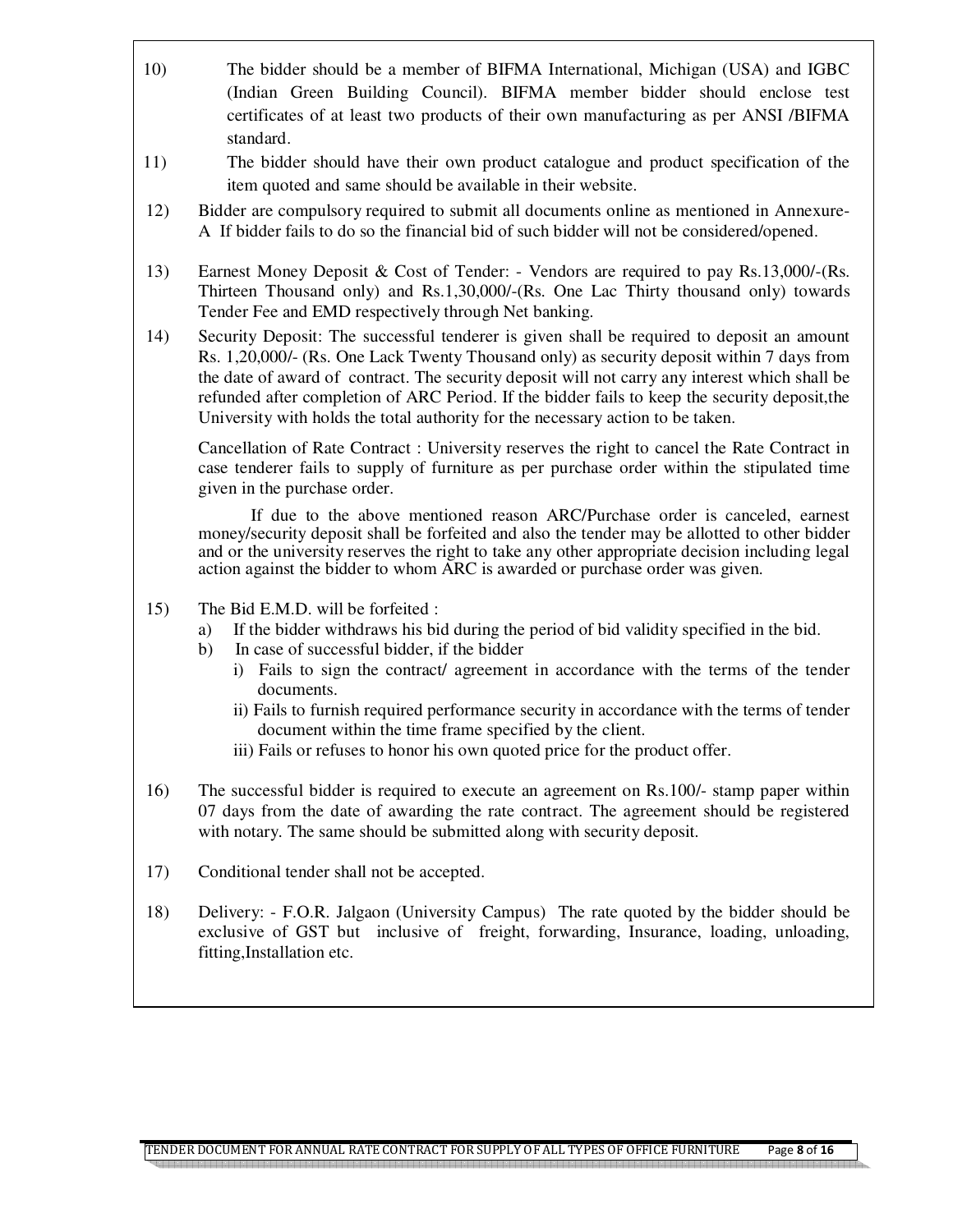- 19) Payment : 100% payment shall ordinarily be made within 30 days after satisfactory delivery of furniture as per purchase order and inspection of supplied furniture concerned department. The payment will be made through RTGS/Cheque mode only.
- 20) Performance Bank Guarantee: The Successful bidder will have to submit the performance Bank guarantee along with invoice equivalent to 5% of total value of invoice towards performance bank guarantee for the period of one year from the date of supply and installation of furniture.
- 21) Delivery Period:- The delivery of furniture should be given within 6 to 8 weeks from the date of receipt of purchase order. If the bidder fails to deliver the order material within the stipulated time mentioned in the purchase order the University will entitle to recover penalty as liquidated damages @ 0.5% of total value of invoice each week or parts thereof during which the delay of such stores delays subject to maximum in limit of 10% if the order value not exceeding Rs.2,00,000 and 5% if the order value is above Rs.2,00,000.
- 22) The tenderer should install all the materials supplied within stipulated time given in P.O. from the date of purchase order placed on them. Delay beyond this period will attract penalty at the rate of 0.1% of the purchase order cost per day of delay subject to maximum 5% of the purchase order cost and it would be deducted from subsequent payment. The universities reserve the right, without liability, to cancel the order in such cases and it will be free to place order on any other party.
- 23) All material covered in this tender may be inspected and tested by the university or its designee at tender's cost. If deemed necessary by the university, the successful tenderer shall provide without charge, all reasonable facilities and assistance for such inspection and test.
- 24) The Universityon is not bound to accept the lowest tender and reserves the right to accept or reject any or all tenders without assigning any reasons thereof.
- 25) Warranty:- The bidder should clearly mention the period of warranty of all types of furniture. However, minimum five years warranty is essential.
- 26) Safety & Security: Safety & Security of all types of furniture shall be responsibility of the vendor till the completion of work as per purchase order.
- 27) Only online tender submitted through Government of Maharashtra portal for e-procurement will be consider. ( https://mahatenders.gov.in )
- 28) Tender offer must be valid for a period of minimum 120 days from the date of opening of commercial/Financial bid. Any offer failing short of the validity period is liable for rejection.
- 29) Jurisdiction: The courts at Jalgaon alone will have the jurisdiction to try any Matter, dispute or reference between parties arising out of this tender/contract. It is specifically agreed that no court outside and other than Jalgaon court shall have Jurisdiction in the matter.
- 30) Rate Contract will be accepted only from the manufacturers or their Authorized Distributors.
- 31) The period of contract will be One Year from the date of signing of Contract / Agreement.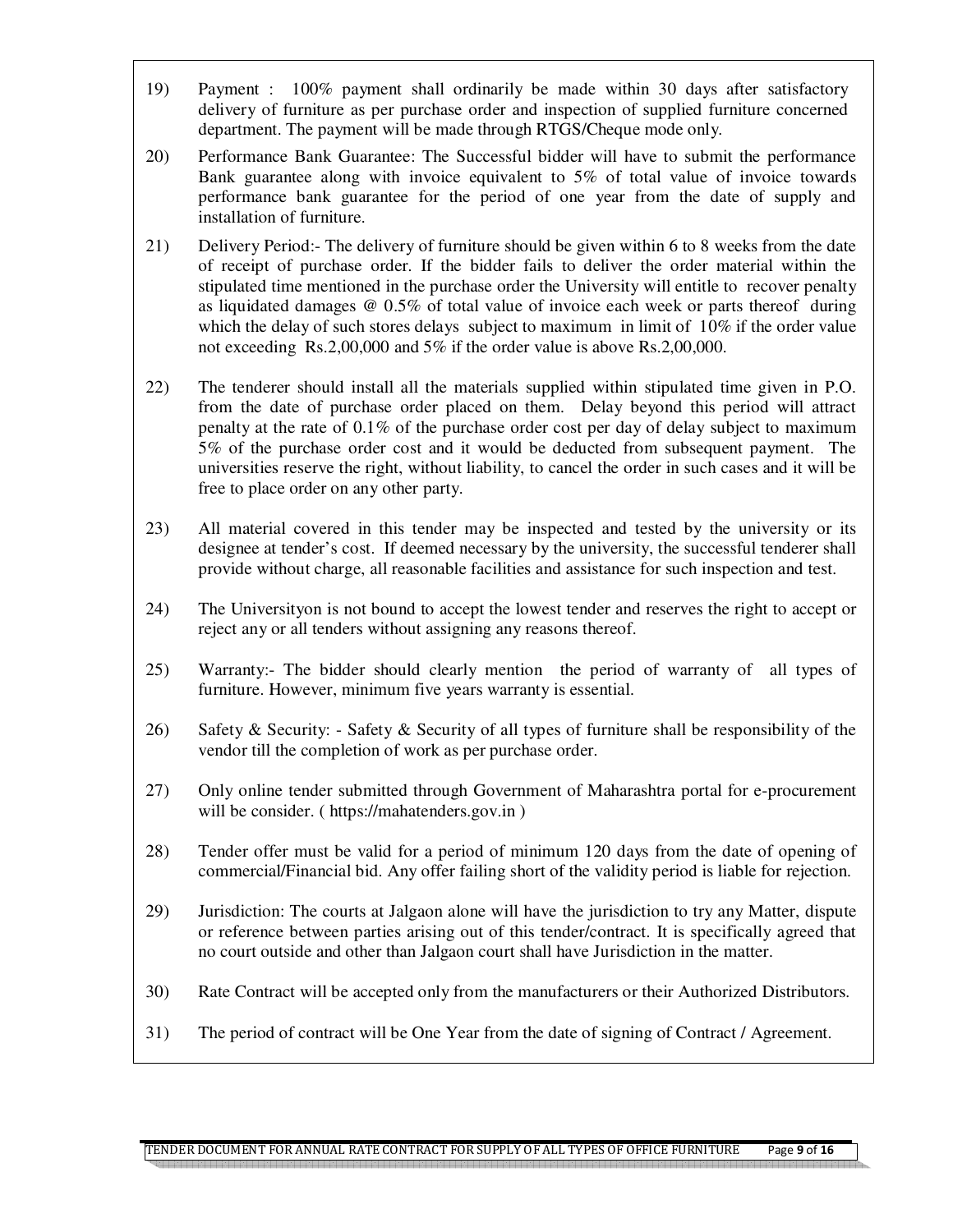- 32) The rates of the products shall be FOR Destination (FOR) KBCNMU, Jalgaon and University satellite centres (Amalner/Dhule/Nandurbar). Rates offered at the time of entering into Rate Contracts will be final, it will include delivery, freight, packing, forwarding installation, proper furniture fixing at site but exclusive of GST etc.
- 33) The technical qualification of bidder does not give right to vendor or manufacturer to have any confirm order from KBCNMU,Jalgaon.
- 34) NMU,Jalgaon reserves the right to have selection of item listed in the price lists from any company/manufacturer depending upon the design, requirement of item by end user and technical specification and quantity of the item. No claim from any vendor shallbe entertained by KBCNMU, Jalgaon.
- 35) Depending upon the requirement, order will be placed by KBCNMU,Jalgaon
- 36) The order may be placed with multiple vendors. KBCNMU,Jalgaon is not bound to place order with vendor giving high discount on price list under commercial bid.
- 37) In case of order value is below Rs.1,00,000 (One lakh) the amount of performance security will be deducted from the amount of invoice at the time of payment and will be kept for the period as mentioned above.
- 38) The KBCNMU, Jalgaon shall have the right to enter into parallel rate contract with multiple vendors and for multiple makes of the same product. The order may be placed with multiple vendors. KBCNMU,Jalgaon is not bound to place order with vendor giving high discount on price list under commercial bid.
- 39) Offer should be complete in all respect. Incomplete offers would not be entertained.

#### **Offg.Finance and Accounts Officer**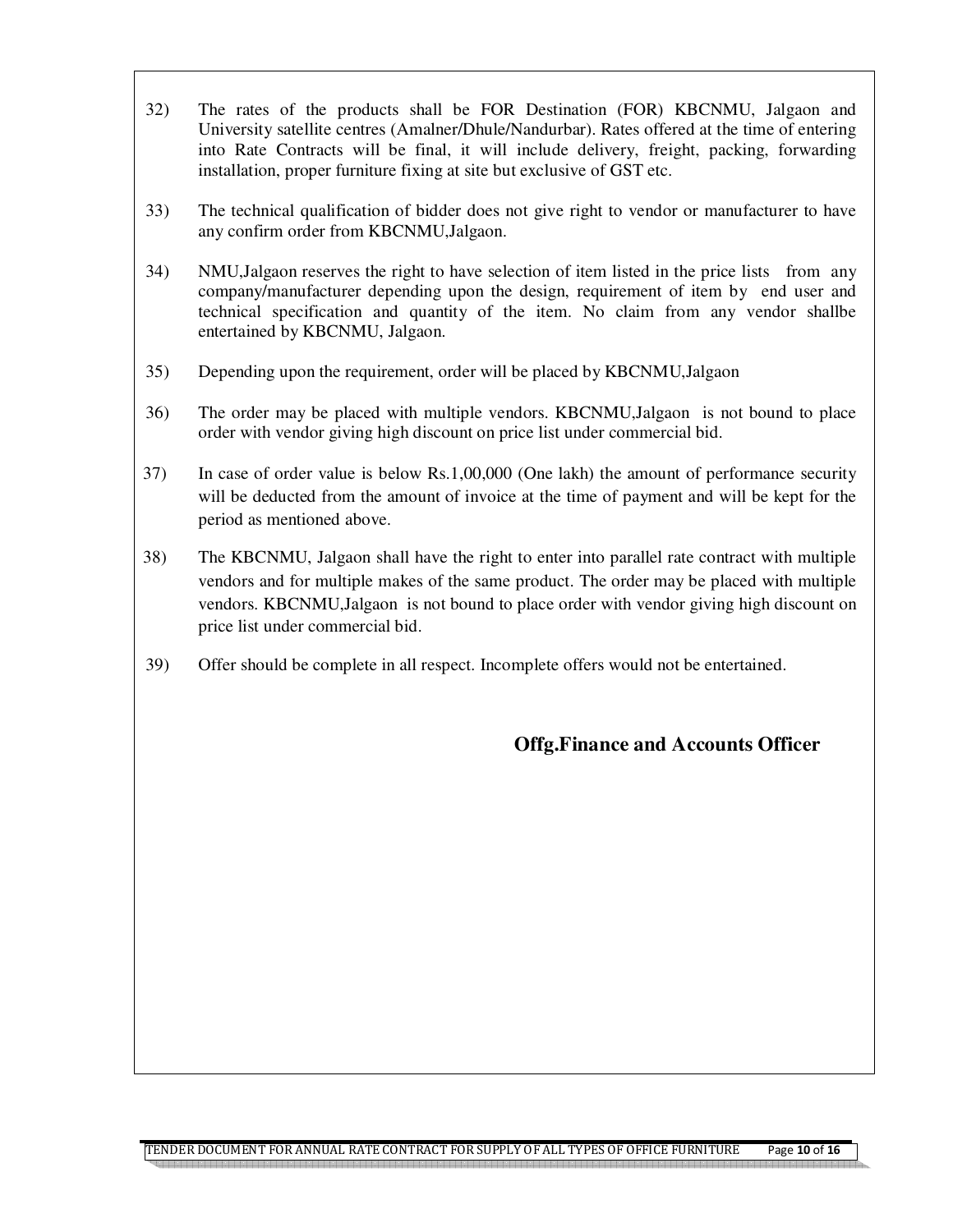| Annexure |  |
|----------|--|
|          |  |

#### **Information of the Bidder**

| Sr.<br>No.     | Particular                                                                                                                                                                  |  |
|----------------|-----------------------------------------------------------------------------------------------------------------------------------------------------------------------------|--|
| 1              | Name of the Company/ Organization/firm                                                                                                                                      |  |
| $\overline{2}$ | Registered office Address, Telephone no., and E-mail ID                                                                                                                     |  |
| 3              | Correspondence / Contact Address. Details of contact<br>person name, designation, address, mobile no & e-mail ID.                                                           |  |
| 4              | Type of the Organization /(Proprietary / Partnership/ Pvt.<br>Ltd./PSU/Govt./Public Ltd) certified copy in respect of<br>registration must be enclosed                      |  |
| 5              | Year of establishment and Experience in business (In<br>number of years)                                                                                                    |  |
| 6              | <b>Annual Turnover</b><br>2016-17<br>2017-18<br>2018-19<br>(Certified copies of Annual Statement of Accounts i.e.<br>Balance sheet & Profit Loss Account must be uploading) |  |
| 7              | GST Registration No.                                                                                                                                                        |  |
| 8              | PAN Card No.                                                                                                                                                                |  |
| 9              | Details of Bank - Name of Bank Account Holder<br>Name of Bank<br>Type of Account<br><b>Account Number</b><br><b>IFSC Code</b><br><b>MICR</b>                                |  |
| 10             | Capacity in which the bidder has signed the bid                                                                                                                             |  |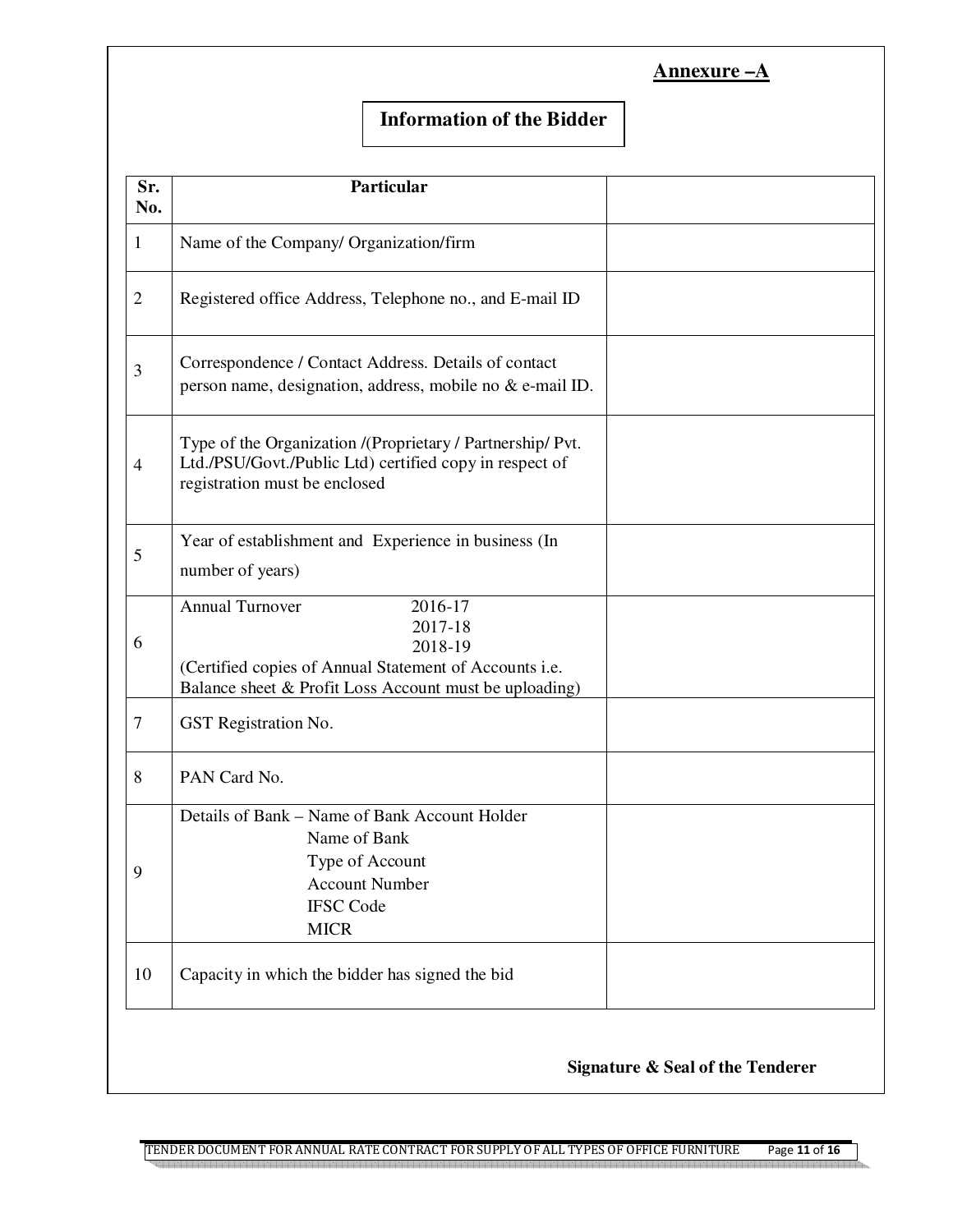**Annexure –B**

## Certificate of Annual Turn Over

| Sr. No. | Financial year | Annual turnover<br>$(In$ Lac $)$ |
|---------|----------------|----------------------------------|
|         | 2016-17        |                                  |
|         | 2017-18        |                                  |
|         | 2018-19        |                                  |

Seal & Signature of the Seal & Signature of the Seal & Signature of the Seal & Signature of the Seal & Signature of the Seal & Signature of the Seal & Signature of the Seal & Signature of the Seal & Signature of the Seal & bidder authorized representative

TENDER DOCUMENT FOR ANNUAL RATE CONTRACT FOR SUPPLY OF ALL TYPES OF OFFICE FURNITURE Page **12** of **16**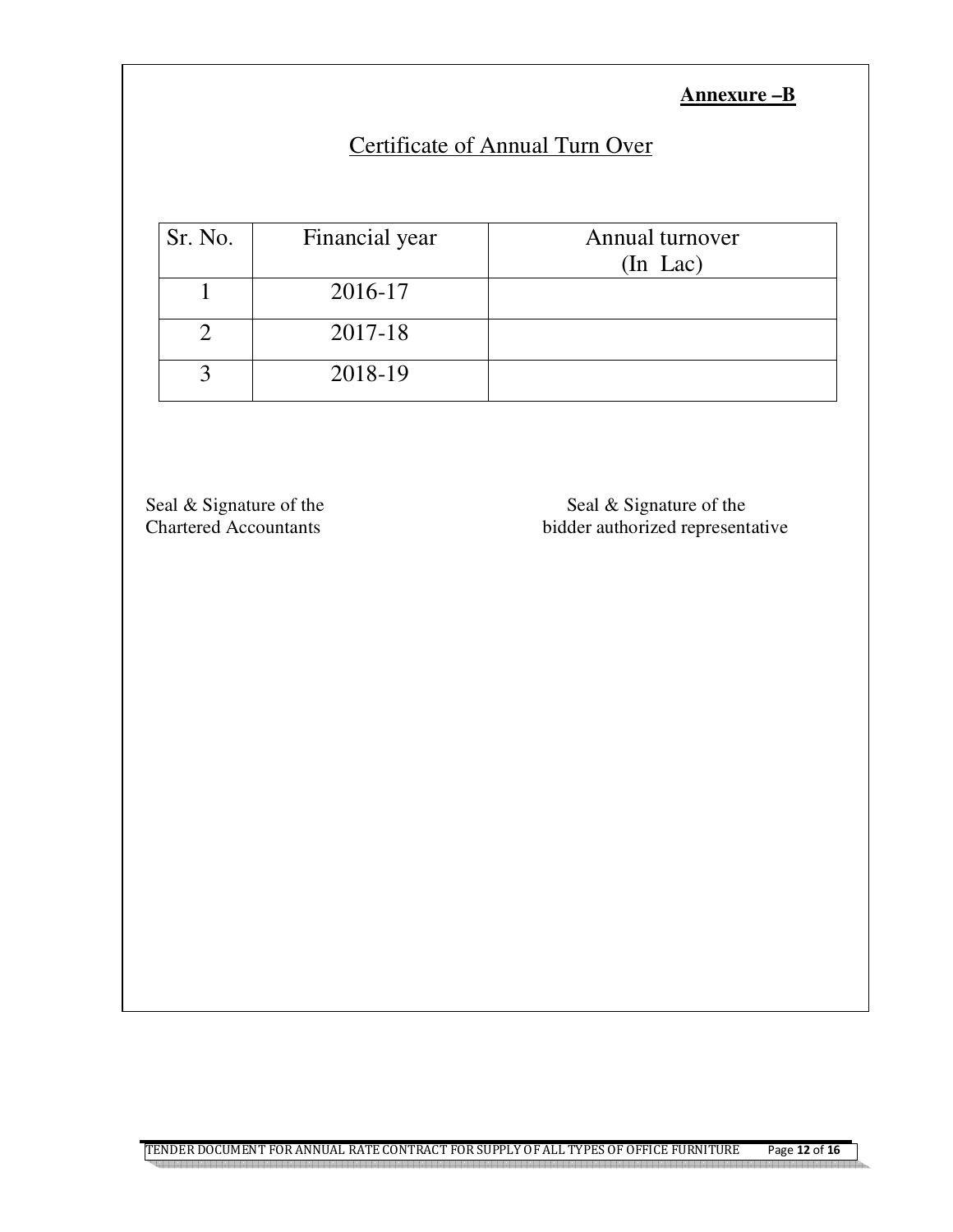#### **Manufacturers Authorization Form**

Ref.No./ /2019 Date: / /2019

**Annexure –C**

To,

The Finance & Accounts officers.

Kavayitri Bahinabai Chaudhari North Maharashtra University, Post Box No.80, Umavinagar, Jalgaon.

> Subject :-Authorization letter for tender for Annual Rate Contract for Supply of All Types of OFFICE Furniture

Ref.No. : KBCNMU/8/ET/Furniture/761/2019

Dear Sir,

This is with reference to above subject of Annual Rate Contract for Supply of All Types of OFFICE Furniture. We would like to authorize M/s. ------------------------------------ who is a business associate / partner of OEM/ authorized distributors /authorized dealers in India to participate in the above tender and execute the same if awarded.

 We here by extended our full support as per terms and conditions of the tender and the contract for the services offered against this invitation for tender offered by the  $M/s$ .

We here by commit to the tender terms and conditions and will not withdraw our commitment during the process and or during the period of rate contract.

Thanking you,

Yours faithfully,

 Name of the company and seal Name, Signature and Designation of the person

(The above authorization letter must be submitted on letter head of the company and to be signed by only by authorized / competent authority)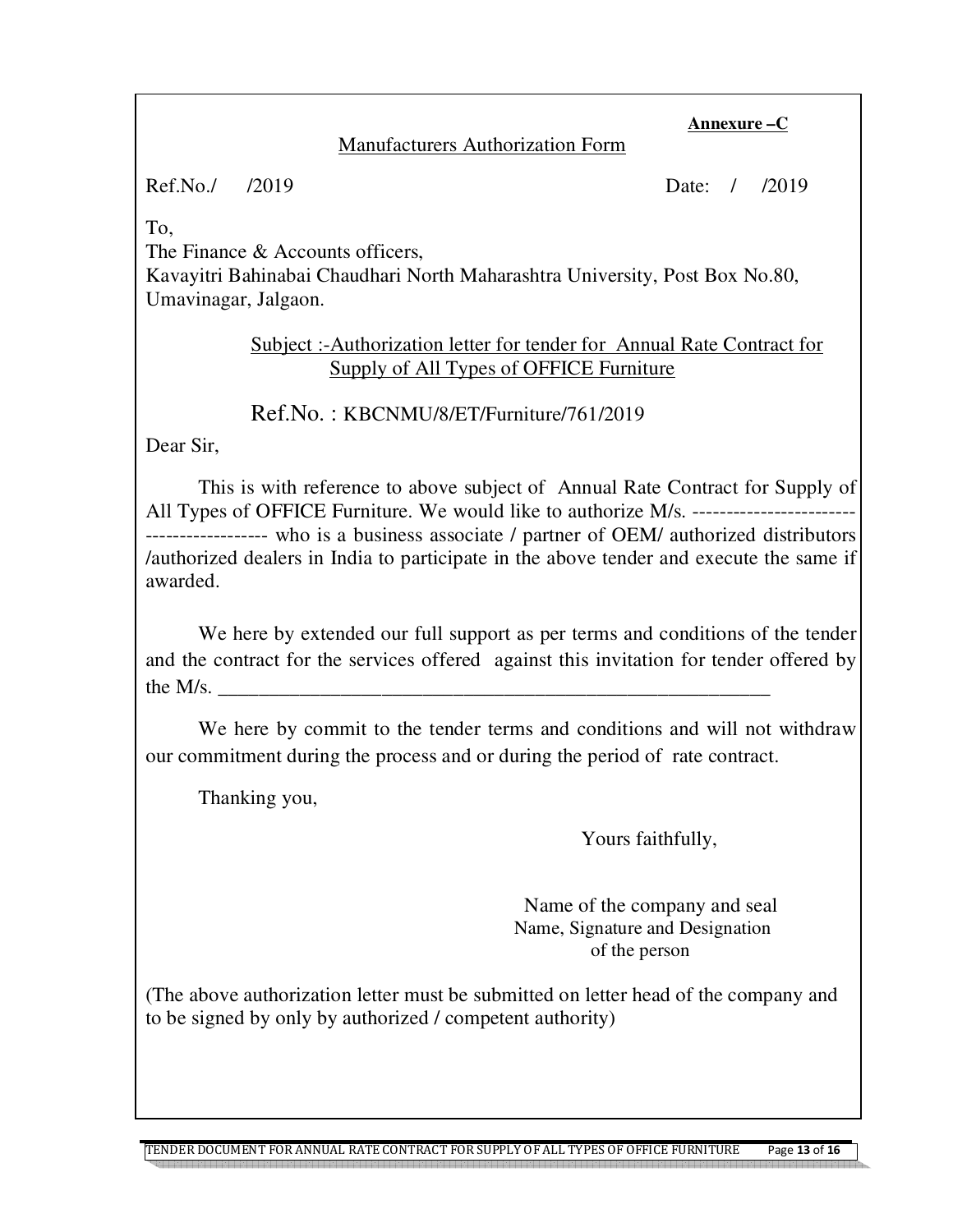#### **Annexure –D**

(On Rs.100/- Stamp Paper)

#### **DECLARATION REGARDING BLACKLISTING / DEBARRING FOR TAKING PART IN TENDER.**

#### **(To be executed & attested by Public Notary / Executive Magistrate on Rs.20/ non judicial Stamp paper by the bidder)**

I / We \_\_\_\_\_\_\_\_\_\_\_\_\_\_\_\_\_\_\_\_\_\_\_\_ Manufacture / Partner(s)/ Authorized Distributor /agent of M/S. namely M/s. ---------------------------------------- has not been blacklisted or debarred in the past by Union / State Government or by any other organization from taking part in tenders in India.

#### Or

|                                                   | Manufacture / Partner(s)/ Authorized Distributor /                                                  |
|---------------------------------------------------|-----------------------------------------------------------------------------------------------------|
|                                                   |                                                                                                     |
|                                                   |                                                                                                     |
|                                                   | Government or any Organization from taking part in tenders for a period of ________________________ |
|                                                   |                                                                                                     |
| firm/company is entitled to take part in tenders. |                                                                                                     |

In case the above information found false I / we are fully aware that the tender/ contract will be rejected/cancelled by University and EMD / SD shall be forfeited. In addition to the above University will not be responsible to pay the bills for any completed / partially completed work.

#### DEPONENT

Name\_\_\_\_\_\_\_\_\_\_\_\_\_\_\_\_\_\_\_\_\_

Address \_\_\_\_\_\_\_\_\_\_\_\_\_\_\_\_\_\_

Attested:

(Public Notary / Executive Magistrate)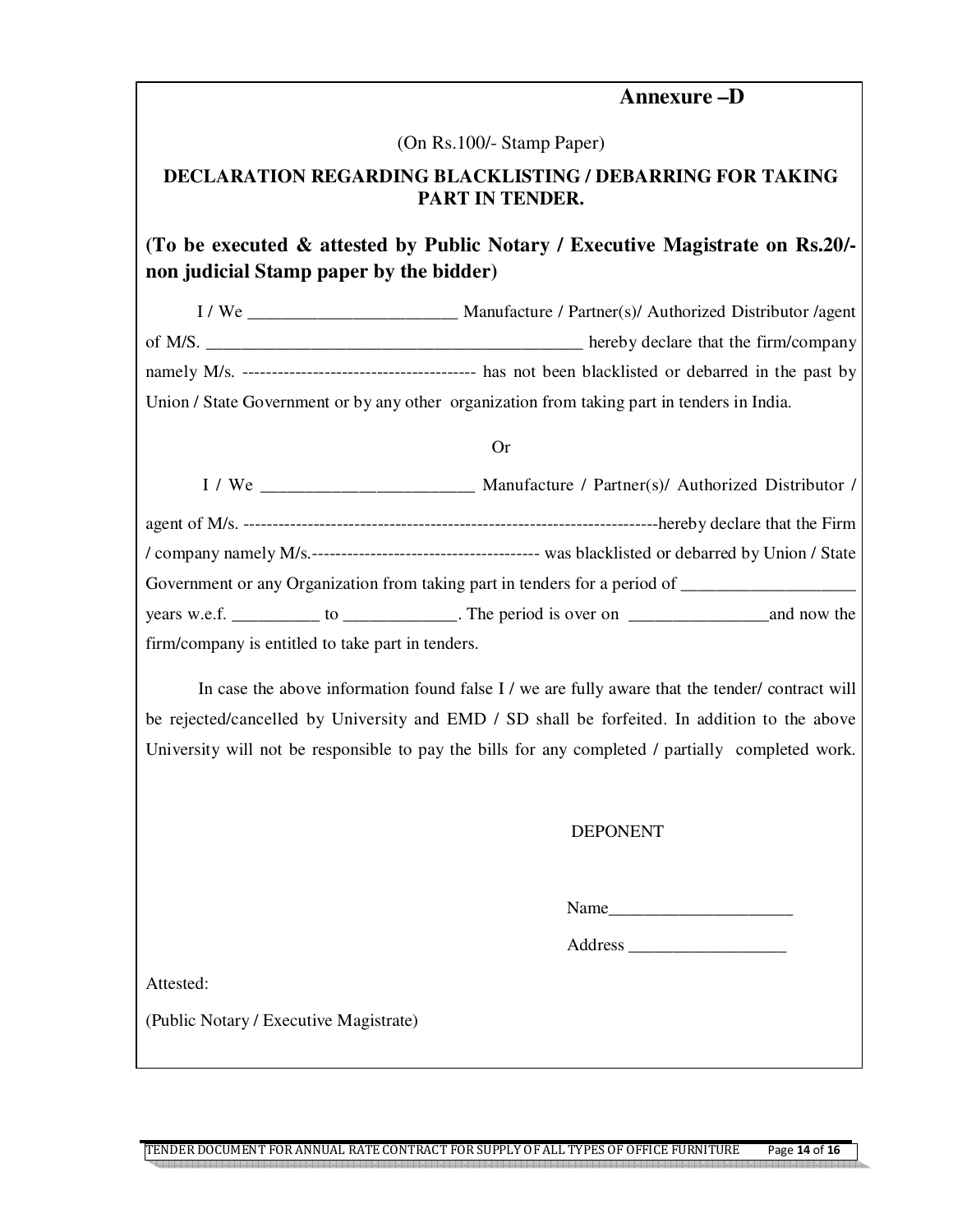#### **Annexure-E**

### **Bidder's Declaration**

## **ANNUAL RATE CONTRACT FOR SUPPLY OF ALL TYPES OF OFFICE FURNITURE**

### Ref.No.. : **KBCNMU/8/ET/Furniture/761/2019**

We hereby certify that we have gone through all the information and terms and conditions stipulated in the tender documents and hereby confirm to abide by the same. we also hereby certify that the rates of discount offered in financial/ commercial bid (BOQ) are not less than the discount offered to any other Institution/ Department / Organization.

|--|--|

I

Name of authorized signatory

Seal of the bidder